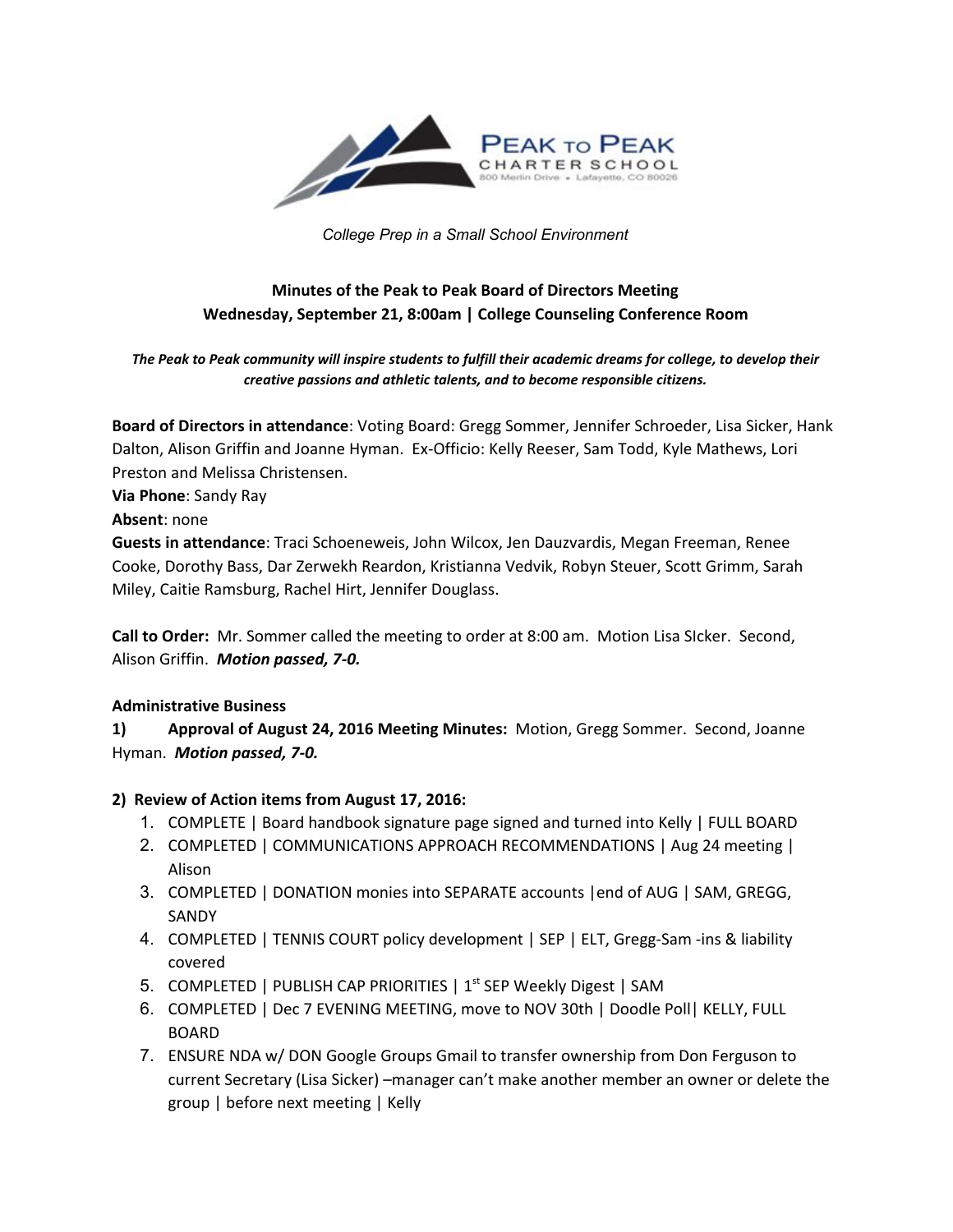- 8. POLICY REVIEW -recommendations of adoption/WAIVERS of new/changed BVSD POLICIES out for review > open meeting presentation OCT 5, vote OCT 19 | OCT 19 mtg | Kelly, Lisa/FULL BOARD
- 9. ASSESSMENT COMMUNICATION PLAN -develop | Sep | Communications Subcommittee, **Principals**
- 10. NEXT STEPS | COMMUNITY GATHERING, other Enhance Community Relations specific items –consider Communications Approach Recommendations and work with new Communications Subcommittee to plan and put in place for the year COMPLETED. NEXT -SEP 29 Board Communications Parent Working Group meeting -Jen Dauzvardis to join + develop and send INVITES to COMMUNITY GATHERING with agenda topics | SEP 29 / OCT 7, 14, 21| JEN, JOANNE, LISA & Jen Dauzvardis
- 11. 2n<sup>d</sup> STRAT PLAN GROUP MEETINGS -email announcement + BOD Calendar slots | by Oct 5 meeting | KELLY
- 12. STRAT PLAN/KPIs –call to community members developed | SEP | ea. of 4 groups
- 13. SHARK TANK -assess 6-12 interest at Peak to Peak; consider funding & judging panel| SEP | Kyle, Lori, Alison, Gregg
- 14. Discuss whether a BOARD ASSESSMENT will be undertaken | OCT | FULL BOARD
- 15. Review BUDGET / CAPITAL PRIORITIES / TRACK upgrade | NOV | FULL BOARD
- 16. Discuss EMPANELING OFFICERS earlier | FEB, after Election Committee meets | FULL BOARD

## **Public Comments**

- Dar Zwerdek expressed concern over Food Services selling pre-packaged muffins with preservatives, additives, sugar, fat. Would like for this not to be an option.
- Kyle Mathews: The loss of Brandon Ries has been felt by all and many are contributing. Thank you to the larger community. ----Many, many surrounding schools helped direct the crisis response team, sent a huge amount of food over, and reached out with other support. Prospect Ridge, Broomfield, Legacy; Pomona, Skyview, Kent Denver and others sent food, posters, banners and warm wishes.
- Memorial Service is 10:30 a.m., Friday October 23 at Calvary Bible Church. All are invited.

## **Food Services Report** –**Cheryl Sack and Elizabeth Begley**

- Saddened by loss of Brandon.
- Bulk milk chilled dispensers has switched sales from mostly chocolate milk sales to largely organic whole or reduced fat milk.
- Claims for reimbursed meals up \$1500 from previous monthly cycle.
- New: organic cereal bars
- Expanded cafeteria alleviates mob feeling and lines are moving very quickly.
- Fully staffed: all returning staff + one additional staff member.
- Staff is very connected to each of your children, know their names.
- It was confirmed in response to a question that the new space is adequate.
- In response to a question as to whether non-reimbursable participation is up, it was explained that many things count for a reimbursable meal, so muffins can be part of a meal;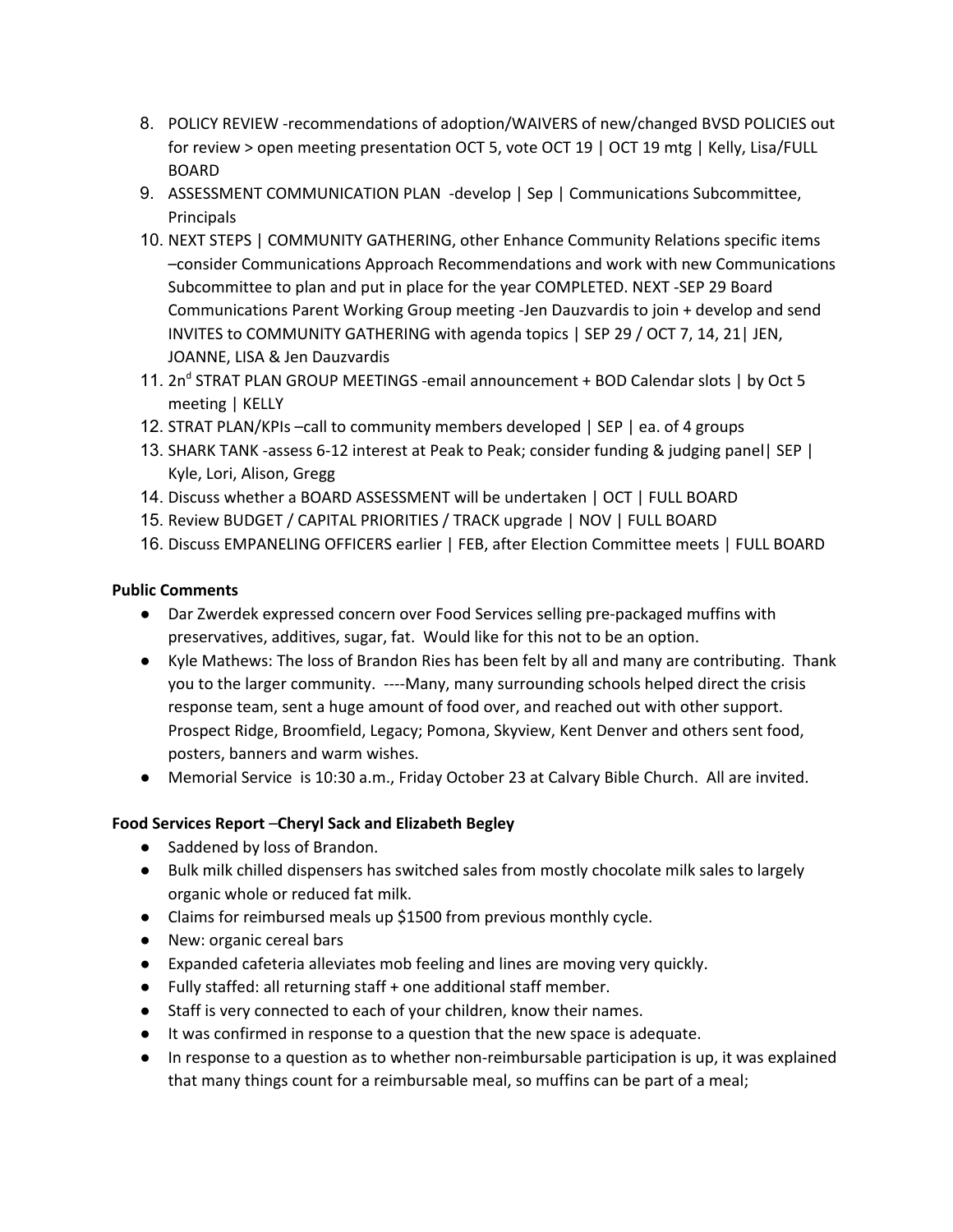Components of a meal: BREAKFAST = 2 of fruit  $+$  milk or grain; SNACK = 2 of milk, veggie/fruit, grain, meat/meat alternative; LUNCH = 3 of fruit/vegetable + milk, grain, meat

- In clarifying whether muffins could be marked as breakfast, it was noted that breakfast = 2 of fruit + milk or grain, so many combinations for breakfast can be used for a meal.
- In further explanation it was offered that Food Services is run under CDE regulations, all foods are compliant with this, and everything with red dyes has been removed, as well as other changes.
- It was also offered that parents can choose to deny their students from having certain foods. Communication pathways direct parents with these types of issues or questions. You can do this online or call Cheryl or Elizabeth.

## **Director of Human Resources Report –Kristianna Vedvik**

- Retention is at an all time high of over 93.9%: instructional 94.6%, admin 91% It was clarified that admin includes counselors, library media specialists, finance team and other operations specialists -all salary exempt staff.
- Retention rates do not correlate directly with HOD hiring statistics because that runs August to July, includes long-term subs and coaches.
- Compensation
	- Eight staff applied and were approved for Peak Options for this year.
	- 2% salary increases across the board. Teachers and counselors had a 2% increase added to the scales overall, plus the step, equalling a 4% increase.
	- Factors that impact our own compensation rates, in comparison to BVSD: 1) we lag with regard to the number of years possible at Peak to Peak versus BVSD, which also equates to higher pay, though this is increasing with some staff now at 15 years. 2) BVSD also may have a larger group attaining PhD status in a given year. 3) Peak to Peak had a large increase the year the Peak Option was instituted.
- Quality of Relationships KPIs include employee satisfaction, and Kristianna is participating in that subcommittee.
- New legislation mandates any employee with salary under \$47,600 is now non-exempt with overtime rules, tracking hours, etc. 14 impacted staff members. Piloting a small group between .6 - 1.0 FTEs. It was noted that it is largely a managerial issues, but it may also cause us to re-evaluate some FTEs.

## **Director of Professional Development –Megan Freeman**

- Induction differed based on years at Peak to Peak, not total years of experience. Pilot of new evaluation tool made evals more normed K-12, and normed to school values. Given the considerations, the only group that made sense to continue as a group (tier) is the new inductees, and all others are replaced with "differentiated," which is the new terminology used for the practices that were already in place.
- Data driven professional development is based on the new evaluation tool.
- Looking to place 10-15 University practicum student teachers from Metro State and CU (sometimes another school) here at Peak to Peak in the Fall as part of their licensure requirements, and also to potentially evaluate them as future candidates at Peak to Peak and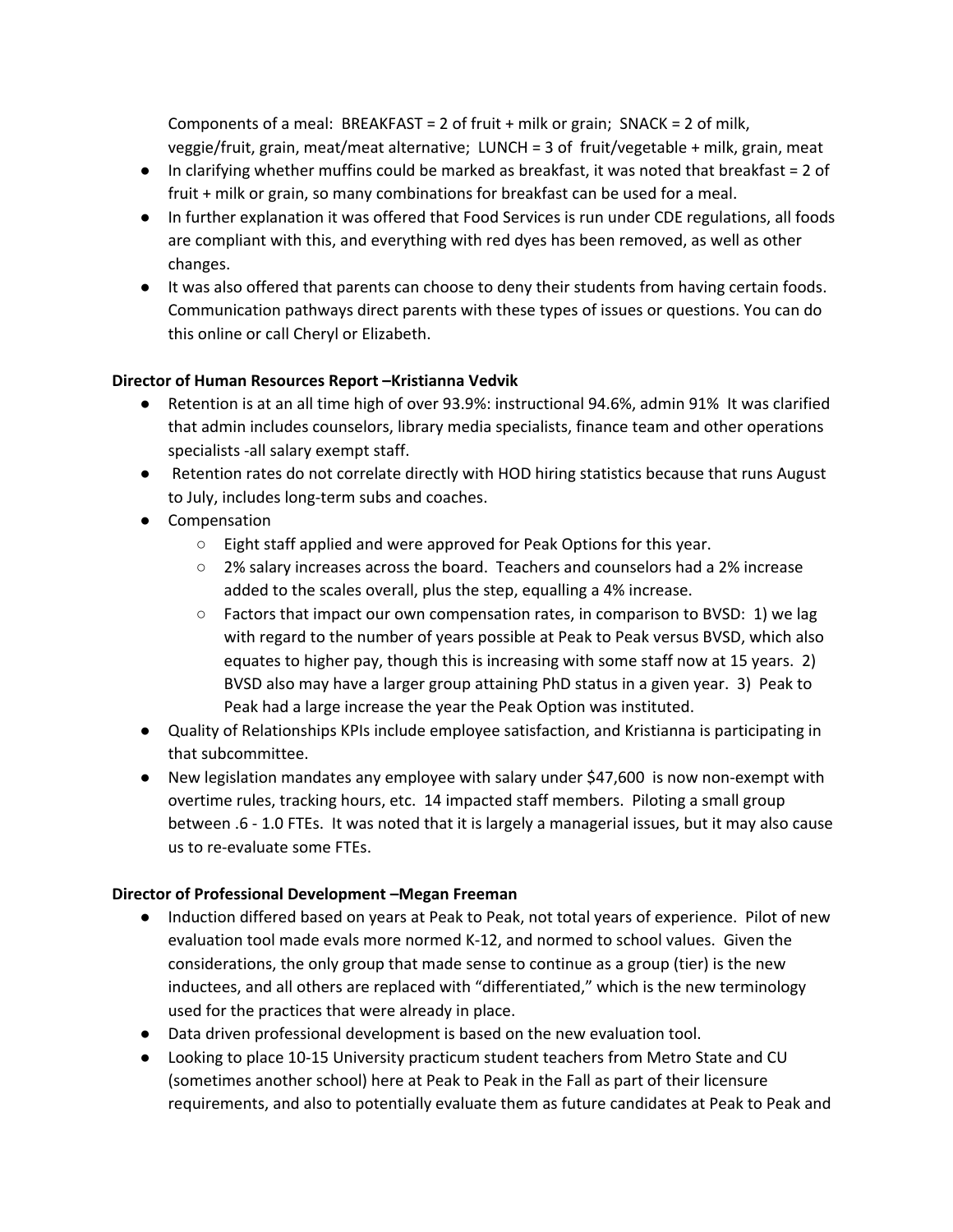maintain strong relationships with these schools for future recruiting. We have hired at least four teachers through student teaching here. One promising student teacher was allowed into the Spring semester and hired after, and we are now opening this to either Fall or Spring semester.

● Offering PD for paraprofessionals: 3 workshops scheduled for this fall, based around specific technology training requests.

#### **EDE Report, Goals –Kelly Reeser**

- Goals -largely focused on updating Strategic Plan. Overarching many things is capturing growth, a very important facet across many areas, which is reflected in the new teacher evaluations, and examined and analyzed with the new Tableau system. Tableau training is still ongoing.
- It was asked from where in the budget the money for the Tableau license purchase came, and answered that annual licenses for tech are under the tech budget, while curriculum online/ebook renewals are broken out, but included within the curriculum budget.

#### **EDO Report, Goals, Scholarship Fund –Sam Todd**

- Working with district legal and Barry Arrington on transfer of ownership of lands under the new buildings back to Peak to Peak now that build out is completed.
- The annual audit went much better than last year, and a report is expected next week.

#### **Major Gifts –Robyn Streuer**

- Worked to better define roles, added new support staff, Caitie Ramsburg.
	- $\circ$  Goals to increase engagement, cultivating outside giving -\$50,000 for priority needs and \$75,000 for scholarship fund through many networking events and identifying donors with an affinity for education donations, as well as companies with matching gift and employer volunteer programs and identifying qualifying families.
	- $\circ$  It does take several months to develop a relationship leading to a major gift, so the strategy for this year is to meet these goals through grants, and then developing relationships with foundations through these grants.
- Looking at projections, \$50,000 should already be coming in for the scholarship fund and \$15,000 for other priorities.

#### **Community Relations and Fundraising –Rachel Hirt**

- Annual Campaign total amount raised has gone down, but participation has increased, and donations at events have also increased.
- Athletics donations have gone down because concessions proceeds and the Pennants program proceeds are now retained directly by the specific team.
- Big Annual Campaign push with lots of educational outreach.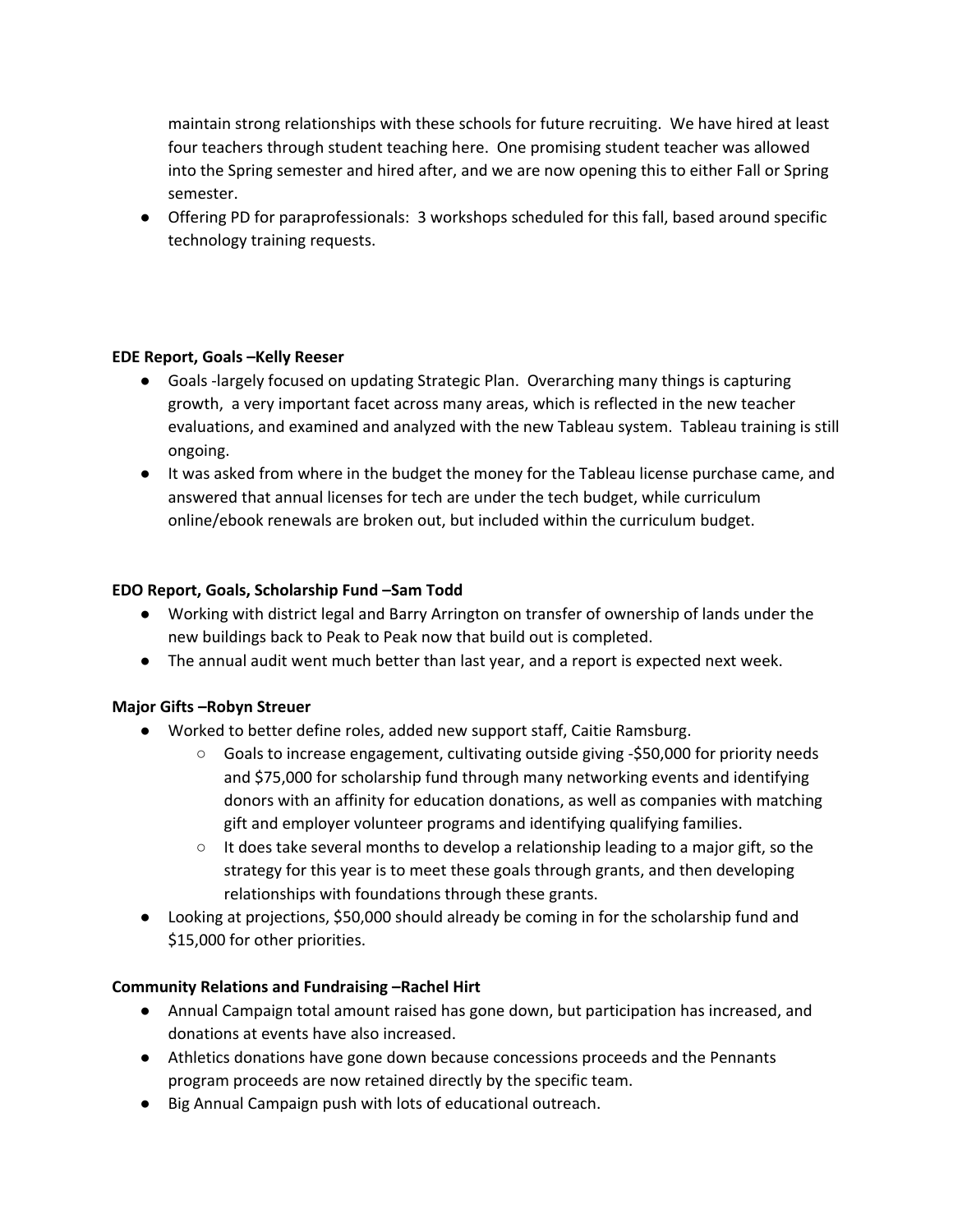- Focused on community outreach events -Pop Up Palooza, etc.
- Connecting with parent businesses.
- Involved with the new Learning Garden.
- Partnering with many others for support of events, connecting with families, etc.
- Gala -April 14 -60s cocktail theme.
- When asked how do we answer people who ask about giving a specific gift, it was noted that there are opportunities to give specific gifts, but we would like the opportunity to explain the importance of giving to the general fund.
- Trying to find a way to connect to every parent that shops at King Soopers to use the pre-loaded cards, from which Peak to Peak gets 5%. Could even tap into larger community, such as alumni.

## **High School Principal Report –Kyle Mathews**

- College counseling Curriculum Night with nationally renowned speaker and author Rosalind Wiseman was very well received.
- Boettcher Scholar application presentation by returning alum and recipient from Peak to Peak, Maithreyi Gopalakrishnan (class of 2011). Thanks to Brian Rauscher for organizing this.
- Moab English and AP environmental science trip -organized and led by Joshua Benson and Andy Shedd. Great trip, included stint down the Colorado River and great camping.
- Monthly -there are opportunities to make food for staff appreciation lunches on campus. These are really highly regarded "gifts" to the staff--1) Saves them time, and 2) brings the staff together as a community. See Vera Roda or Linda Willetto.
- Powder Puff night next week -boys doing cheers.
- Freshman Night next Tuesday. Students on north field for chuck the chicken games, and parents getting info on Indigo assessment.
- COLLEGE DAY -Wednesday next week. 122 colleges on campus recruiting; luncheon provided; 9th grade panel
- Thursday and Friday soccer, volleyball, and softball for Homecoming competition
- Friday K-12 PJ Day
- Saturday Homecoming Dance, 8-11pm in the northeast gym.
- P-T Conferences on October 6th & 7th -using Acuity Scheduling again and IC student grades and teacher reports.
- PD Learning and the Brain Conference -Kyle will be sharing what he learns after the Nov 16 20 conference.

## **Middle School Principal Report –Lori Preston**

- Loss of Brandon Ries has impacted Middle School greatly as well, with his sister in Middle School and many teachers having had Brandon in their classes. A counselor from a neighboring school came and assisted at the Middle School level.
- Multi-Tiered System of Support [MTSS] is a K-12 effort, with more happening at Elementary School. Manele Short, a Middle School counselor, is our District Liaison.
- Science Labs -teachers have developed list of materials to update the Middle School labs, which are a capital needs priority.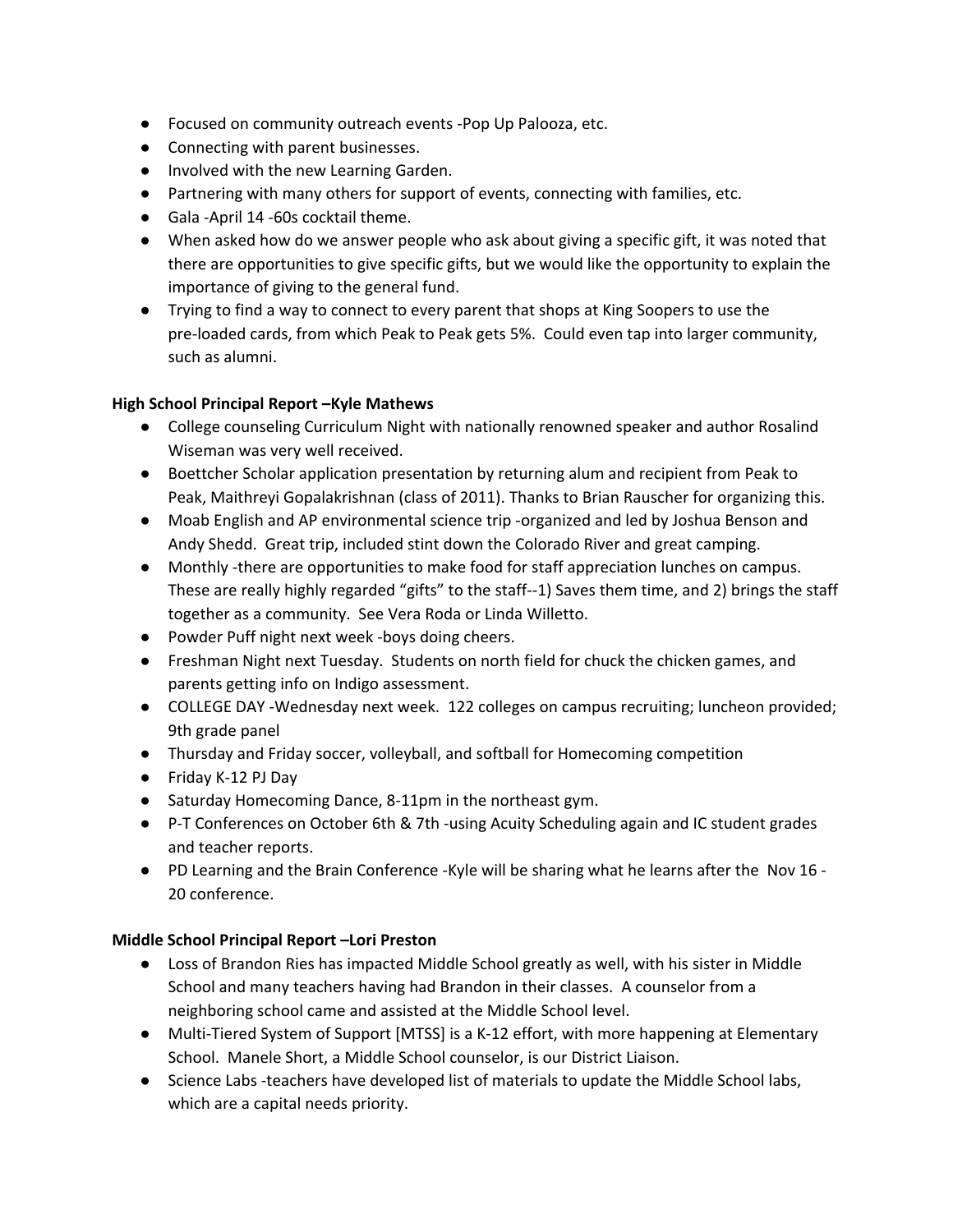- Reading Lab -Brian Rozinski has a goal to engage his students' voices this year, so he has incorporated student input into the Reading Lab needs in the update, as this is also a capital priority.
- Tableau -Jen Dauzvardis is working to determine how to run reports to yield specific analysis that teachers are seeking.
- Piloting new Character Program -held in Access period. It was not as effective because it is run by an outside vendor who does not incorporate specific Peak to Peak character development; huge donation of \$100/student, but it may not be a good fit.
- NJHS -14 students attending the National Conference in Denver this year. Parents are paying student fees.
- Student intern in counseling is very well supported by the induction process and really contributing. She will move into the High School to complete internship.
- Value of Staff -huge focus on hiring a Spanish teacher. Cass Madden has been our long term daily sub. Each faculty meeting we are highlighting a teacher. One was very impacting, meaningful in their presentation to parents at back to school night, and so presented that to the other teachers in our faculty meeting.
- Both Libbi Peterson and Lori Preston are going through induction, and Kelly is also devoting time to mentoring Lori.
- Safety -Safe2Tell has previously been utilized at the High School level, but now Middle School students are utilizing the call-in program, and it has been very insightful and helpful.
- Thanks to the board for support around the loss of Brandon Ries, and on facilities. Question to each member: are we generating energy or zapping energy -thank you for boosting our energy.
- Jen Schroeder -adopting data feedback process for practice improvement purposes for MTSS is challenging, but very valuable. The MTSS team has accomplished a lot by integrating this process into practice.
- It was explained in answer to a question that RISE stands for Responsibility Initiative Service and Excellence -Ambassadors of Compassion are the outside vendors. When asked how much is Safe2Tell used it was commented that Safe2Tell -had a call last week, and one this week at the Middle School level, while the High School has ramped up from 3-5 a year, to 3-5 already.
- When asked if SPED needs being met, do you need any more resources, it was explained we are constantly gauging, and that we have added FTE to Middle School SPED.

# **Elementary School Principal Report –Melissa Christensen**

- Literacy focus continues.
- MTSS -really working on the interventions, with K-3 focus for most impact to the child.
- PARCC -at or above district averages, which are well above state averages.
- When asked to speak further about the MTSS process, it was explained that we are working with the district SPED team who trained ES staff, also breaking it down to what K-12 needs, K-2, etc.

## **Past Board Member Perspectives –Don Ferguson, Ronda Kelley, Sheryl Shafer**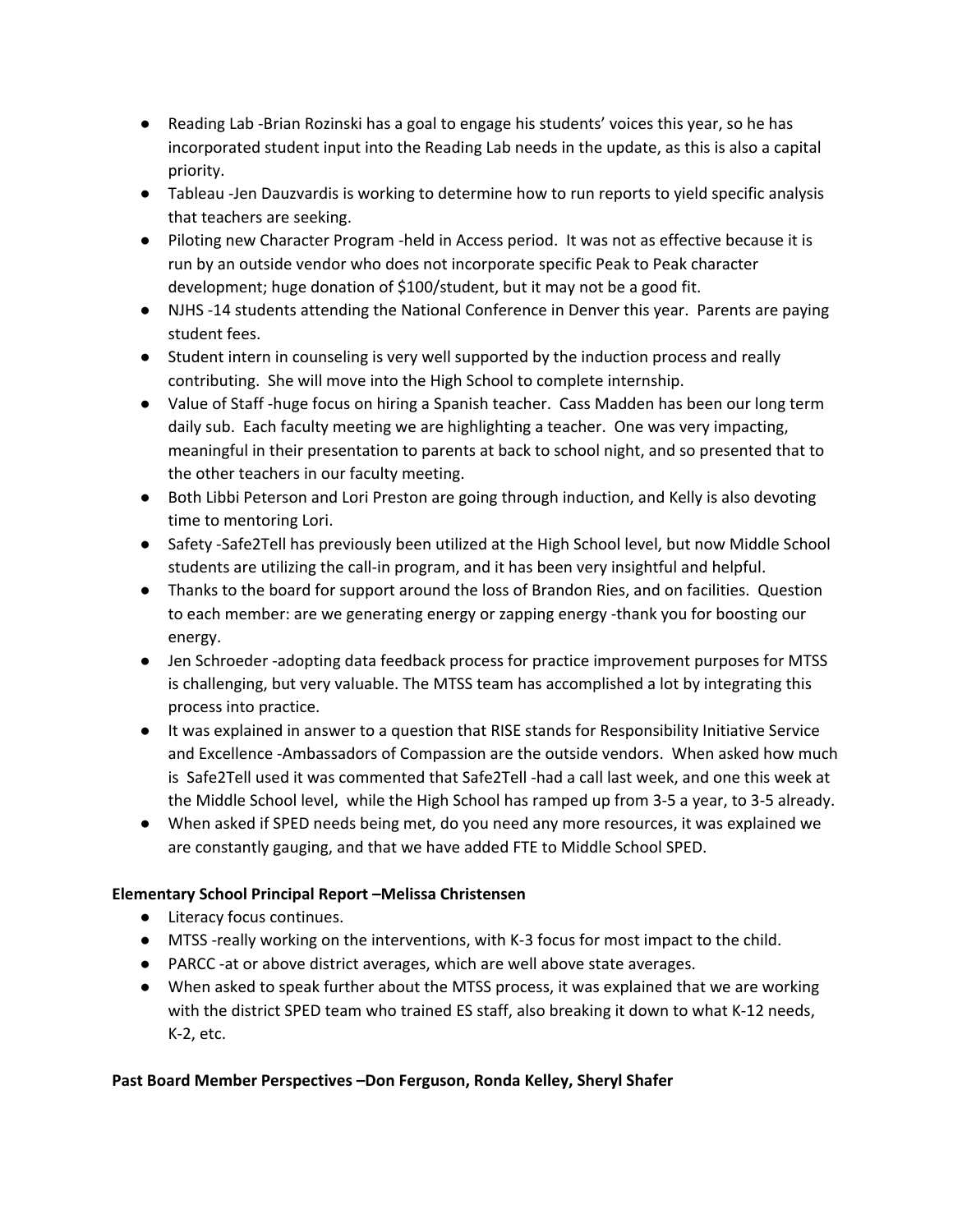**Ronda Kelley** -Driving principles and school's philosophy from the beginning, we always referred back to that --you will not find "rigorous" in that document because you get backlash that other schools aren't rigorous, but that was definitely a thought. Got involved because she brought Marketing and Political experience from work on Capitol Hill. Politically charged environment at that time, but it was the only opportunity to establish a K-12 charter, because the district could have shut off consideration.

Classic literature, phonics, writing skills, California math standards, rigorous science and math education was used instead of specific curriculum, because that changes; At Middle School level they used Summit Middle School content standards; AP for HS standards.

Have seen hurt feelings when people have worked really hard, then come to the board and the board says that's not what they've been thinking. A good way to avoid that is for the committee to first come to the board with their ideas before they begin their work.

Also would have had free market economics required at the High School level, and could combine with Civics. --It was noted by Kyle Mathews that, we are incorporating that into the curriculum.-- Ensure rigorous Math, Science, English, and differentiation for students.

**Sheryl Shafer** -13 years with Peak to Peak, starting with grant writing, 11 years of HOD, 5 years on the Board, also Board President --a lot of heart and soul. Committed so much time because BVSD was not supporting all the kids, gifted was considered a negative, and BVSD was negative to charters.

Direction she feels is important: Ensure there is strong academics at all levels -don't become complacent. Don't use excuses for mediocre performance. You have autonomy with curriculum, budget, and hiring and firing. Follow the process, make sure it's the right decision. We're not here as an institution, but to educate. Continue the focus on each and every student. "Every student is known as an individual with great potential and promise" was the main premise that brought me here.

**Don Ferguson** -came to Peak to Peak via Chris Howard in 2003 with his daughter enrolling in High School. His kids had both been in schools for gifted kids, but Chris emphasized that the point is that a school is able to differentiate for every kid. The school then had a soccer field and art classroom, but had saved money with narrow halls and no carpeting. The school featured academics, college prep and differentiation, but also arts and athletics, which I found supports academics. That balance across interest, as well as maintaining the range of academics and differentiation is important. Karen Baker in 2003 was still paying the utility bills, because of the financial philosophy of being so financially conservative, but it allowed this school to survive when charters often can fail due to finances. Can we do X? Of course we can, because we take something else away. That balance allowed the school to survive. That fiscal responsibility is one of the easiest things to let go of the reigns.

#### **Strategic Plan Subcommittees' Reports –Kelly Reeser, Board**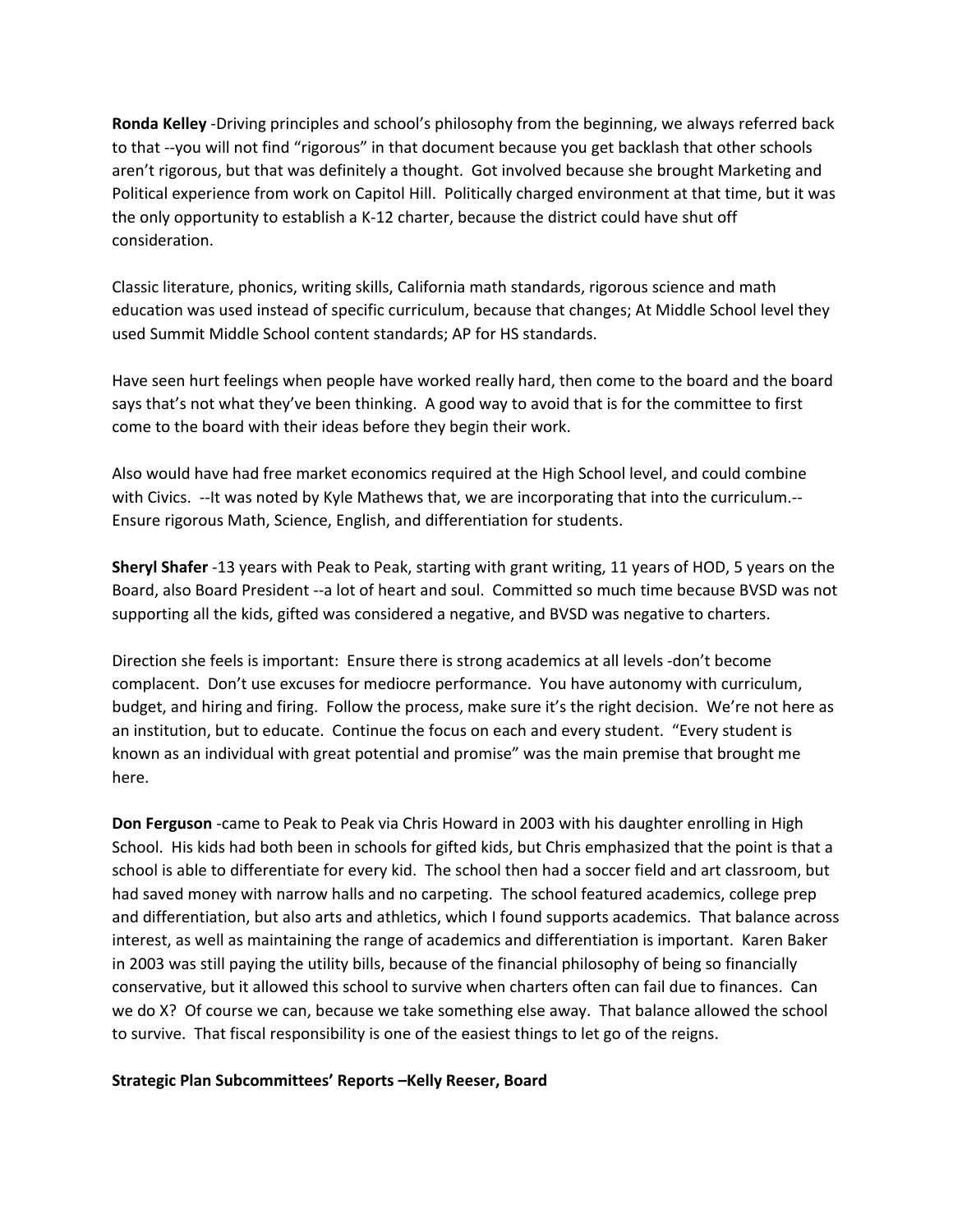- Just finished first 4 subcommittee meetings. Looked at each measure of each KPI to determine retain, delete or change recommendation. After school times did not work well for staff, so looking at meetings during school hours.
- First set of KPIs most challenging because measures are not as defined (teacher comp, teacher eval possibly move to relationships category).

## **Future Meeting Topics, Wrap-Up**

- Two more microphones are ordered; sound system issues to be addressed.
- EDE and EDO goal setting is underway; Kelly has initial goals proposed, Jen and Gregg will meet with her, then share with full board.
- OCT 5th meeting -Jen and Joanne can overview what the Community Gathering will look like.

## **Action Items Review**

- 1. MICs & mtg room sound system –ensure working order | OCT | JOHN WILCOX
- 2. FINANCIAL PROCESS DOCUMENTS (from March and August) –place on Financial Transparency website page | OCT 5 | SAM/SANDY, JEN DAUZVARDIS
- 3. ENSURE NDA w/ DON Google Groups Gmail to transfer ownership from Don Ferguson to current Secretary (Lisa Sicker) –manager can't make another member an owner or delete the group | before next meeting | Kelly
- 4. POLICY REVIEW -recommendations of adoption/WAIVERS of new/changed BVSD POLICIES out for review > open meeting presentation OCT 5 > vote OCT 19 | OCT 19 mtg | Kelly/Lisa, FULL BOARD
- 5. ASSESSMENT COMMUNICATION PLAN SEP 29 -develop | Sep | Communications Subcommittee, Principals
- 6. COMMUNITY GATHERING, other Enhance Community Relations specific items –Sep 29 Board Parent Working Group with Jen Dauzvardis; doodle poll for next meeting date; craft and send Oct 24 7pm Community Gathering invite starting OCT 1; Jen and Joanne to overview Community Gathering plan at Oct 5 meeting | OCT | JEN Schroeder, JOANNE, LISA, JEN Dauzvardis
- 7. 2<sup>d</sup> STRAT PLAN GROUP MEETINGS -email announcement next week + BOD Calendar slot working session | this week | KELLY, TRACI
- 8. STRAT PLAN/KPIs –call to community members developed | SEP 29 | ea. of 4 groups
- 9. MILL LEVY RESOLUTION | OCT 5 | FULL BOARD
- 10. SHARK TANK -6-12 interest at Peak to Peak; consider funding & judging panel| OCT | Kyle, Lori, Alison, Gregg
- 11. Review BUDGET / CAPITAL PRIORITIES / TRACK | NOV | FULL BOARD
- 12. Discuss EMPANELING OFFICERS earlier | FEB, after Election Committee meets | FULL BOARD
- 13. Discuss whether a BOARD ASSESSMENT will be undertaken | NOV 16 | FULL BOARD
- 14. FOOD SERVICES FOLLOW UP ON PARENT COMMENT | OCT 5 | CHERYL SACK AND ELIZABETH **BEGLEY**

## **Adjourn**

Motion to Adjourn, Joanne Hyman. Second, Gregg Sommer.